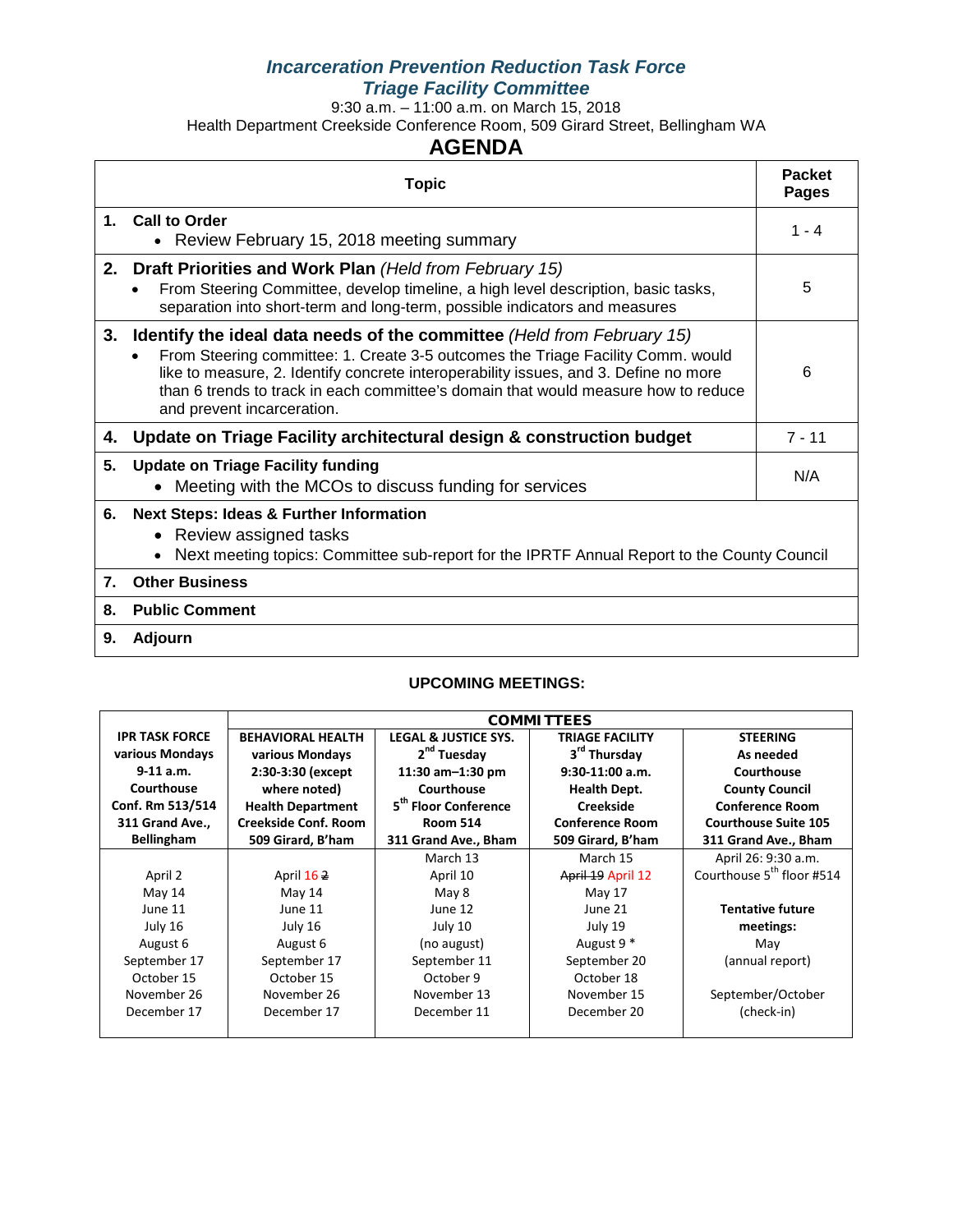#### **1. Call To Order**

Committee Chair Chris Phillips called the meeting to order at 9:30 a.m. at the Health Department Creekside Conference Room, 509 Girard Street, Bellingham.

Members Present: Anne Deacon, Todd Donovan, Sandy Whitcutt (proxy for Betsy Kruse), Jeff Parks, Chris Phillips, Tyler Schroeder

Members Absent: Kate Hansen and Jack Hovenier

### Review December 14, 2017 Meeting Summary

Whitcutt stated the summary should be amended to show she attended.

#### **2. Draft Priorities and Work Plan**

The committee members discussed the committee work plan:

- Continue reviewing and monitoring crisis triage facility capital construction
- Facility operations, including funding, staffing, and programming
	- o From the Vera Institute Report: explore the option of a sobering center program at the facility
- Review, monitor, and coordinate facility access to first responders. Educate first responders on how to access and use the facility.
- Review the North Sound Behavioral Health Organization (BHO) triage facility priority as a step-down facility for Peace Health St. Joseph Hospital
- Ensure effective links with the Ground-level Response and Coordinated Engagement (GRACE) program

The purpose of the subcommittee is emerging to be multi-faceted. First, the committee advises and recommends policy and direction to the full Task Force for construction and operation of the crisis triage facility. Second, the committee supports the Health Department as this work advances. Third, the committee functions as a sounding board for the administration as they advance the facility capital project.

### **3. Identify Ideal Data Needs of the Committee**

Schroeder reported for the Steering Committee's request on identifying data needs for the proposed new data subcommittee. Data that would be useful to this committee include:

• Number of law enforcement drop-offs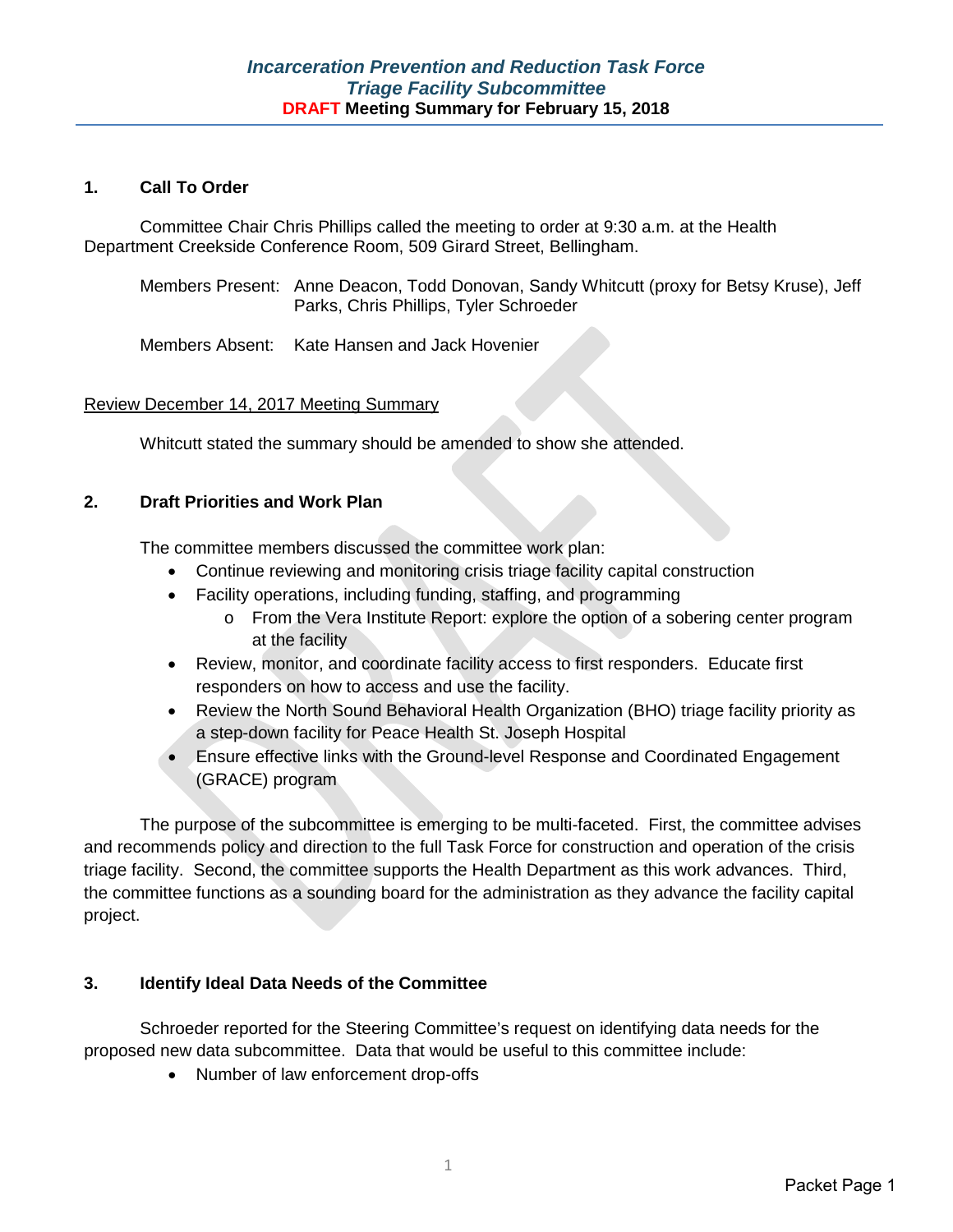# *Incarceration Prevention and Reduction Task Force Triage Facility Subcommittee* **DRAFT Meeting Summary for February 15, 2018**

- Number of people going into the facility, leaving the facility, and length of stay in the facility.
- Number of admittance denials due to lack of space
- Capacity relative to use in real time
- Number of discharges
- Transfers to treatment and other services
- Whether the triage facility is used to divert people from jail
- If someone is admitted to the triage facility from the hospital, identify the pathway the person followed to arrive at the hospital in the first place. They need to know how the person got to the emergency room before going to the triage center.
- Measure success by increasing referrals from law enforcement and jail and, eventually when certified, from emergency medical services.
- Information on self-referrals
- Need to know if they accomplished the goal of keeping people out of jail
- Create clear categories to identify why people were not admitted and/or denied admittance
- Number of repeat contacts
- Eventual outcome of people referred to the facility
- Data exchange and availability with EMS and law enforcement. Link to statewide ER data system for data exchange
- Number of admissions versus number of people
- Demographic data on the people, such as gender and age
- Payer/payment information (Medicaid versus private insurance)

Deacon submitted a handout of the existing data on the triage facility for January 2018. Whitcutt stated she would provide similar data from the BHO on the triage facility.

The committee discussed:

- How recidivism is not a bad thing in the context of treatment
- They must consider the time and cost of tracking data
- They must consider who owns the data
- Integrating Peace Health and the triage facility's real-time capacity into the EMS's ImageTrend electronic patient care reporting (ePCR) system project
- The upcoming transition from the BHO to the managed care organizations (MCOs)
- Deacon's upcoming meeting with the MCOs to talk about how they will fund Medicaid services, including funding the triage facility at capacity, not per diem. Have the Task Force take a position with the five MCOs and send a letter to support cost reimbursement at a capacity rate.
- Hold the discussion on data to the next subcommittee meeting
- Throughout the data exchange process, they still need to protect people's privacy

# **4. Update on Triage Facility architectural design**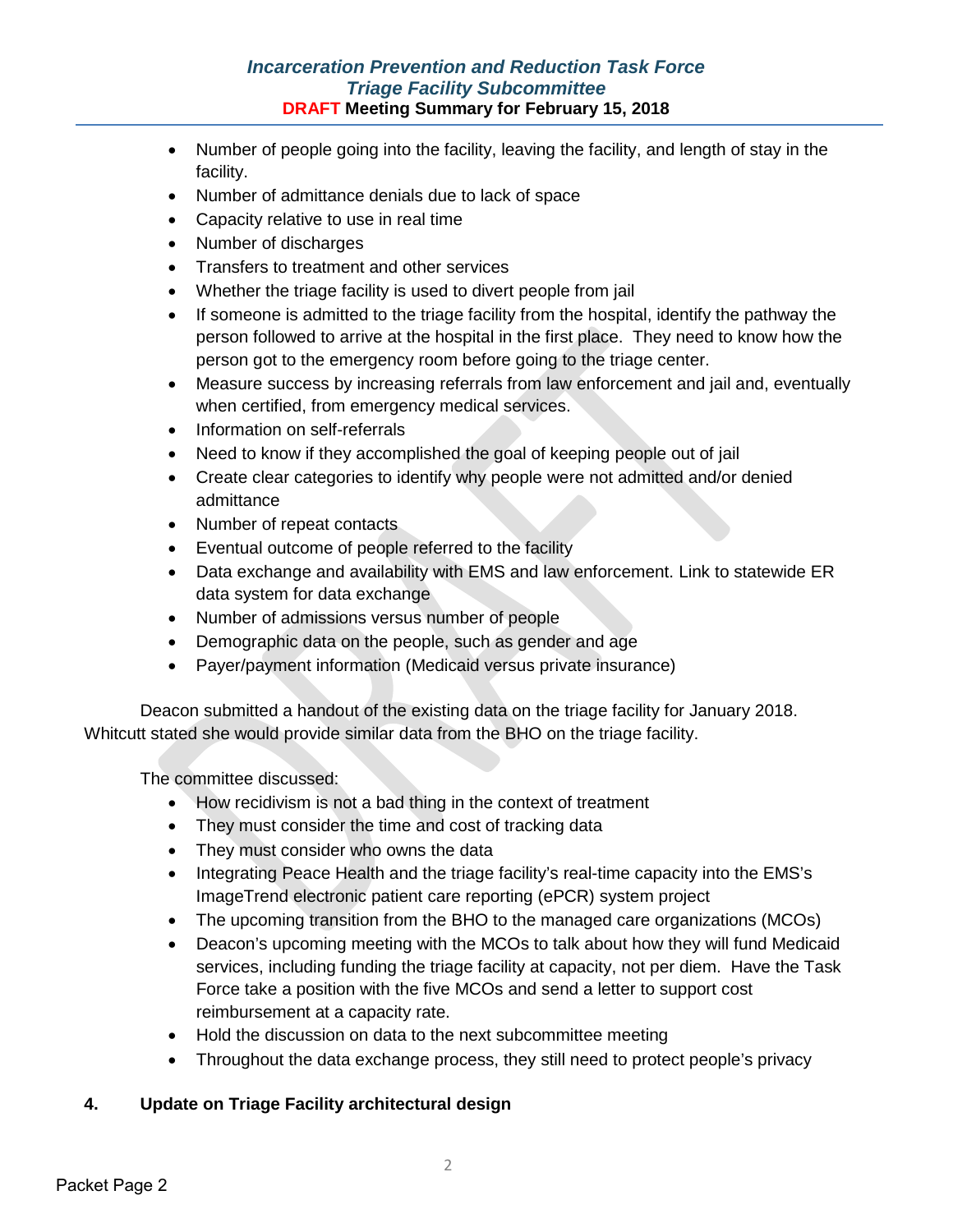Deacon submitted and the committee discussed the draft plans for option 1, a remodel of the existing facility, and for option 2, a new facility *(on file)*.

The committee discussed the process for choosing an option, any potential problems with the land, the need to co-locate the offices of designated mental health and crisis intervention, and plans for an upcoming community meeting.

# **5. Update on Triage Facility funding**

Deacon reported that they now have \$12.5 million for construction:

- \$5 million for mental health from State capital budget
- \$2 million for detox from the State capital budget
- \$2.5 million from the Behavioral Health Organization (BHO). These funds will be expended after the State funds.
- \$3 million from the local behavioral health fund. The funds will be expended last.

The committee discussed the local money used for capital and operations. Hopefully insurance will pay for all operations. Building maintenance will be funded from the local behavioral health fund.

Schroeder submitted a handout (on file) of a draft budget worksheet for option 2.

The committee discussed the draft budget and the process for finalizing the plan with the State Department of Health.

# **6. Next Steps: Ideas & Further Information**

For March, schedule continued discussion of the committee work plan and draft data needs list, architectural design options, and construction budget.

Deacon to present update on transition to managed care organizations (MCOs) to the full Task Force in March with a draft letter of support, and to the Council's Public Works and Health Committee.

### **7. Other Business**

The Committee rescheduled its April meeting to April 12, same time and location.

### **8. Public Comment**

Lynn Campbell asked for information on the total number of triage facility beds when the project is done.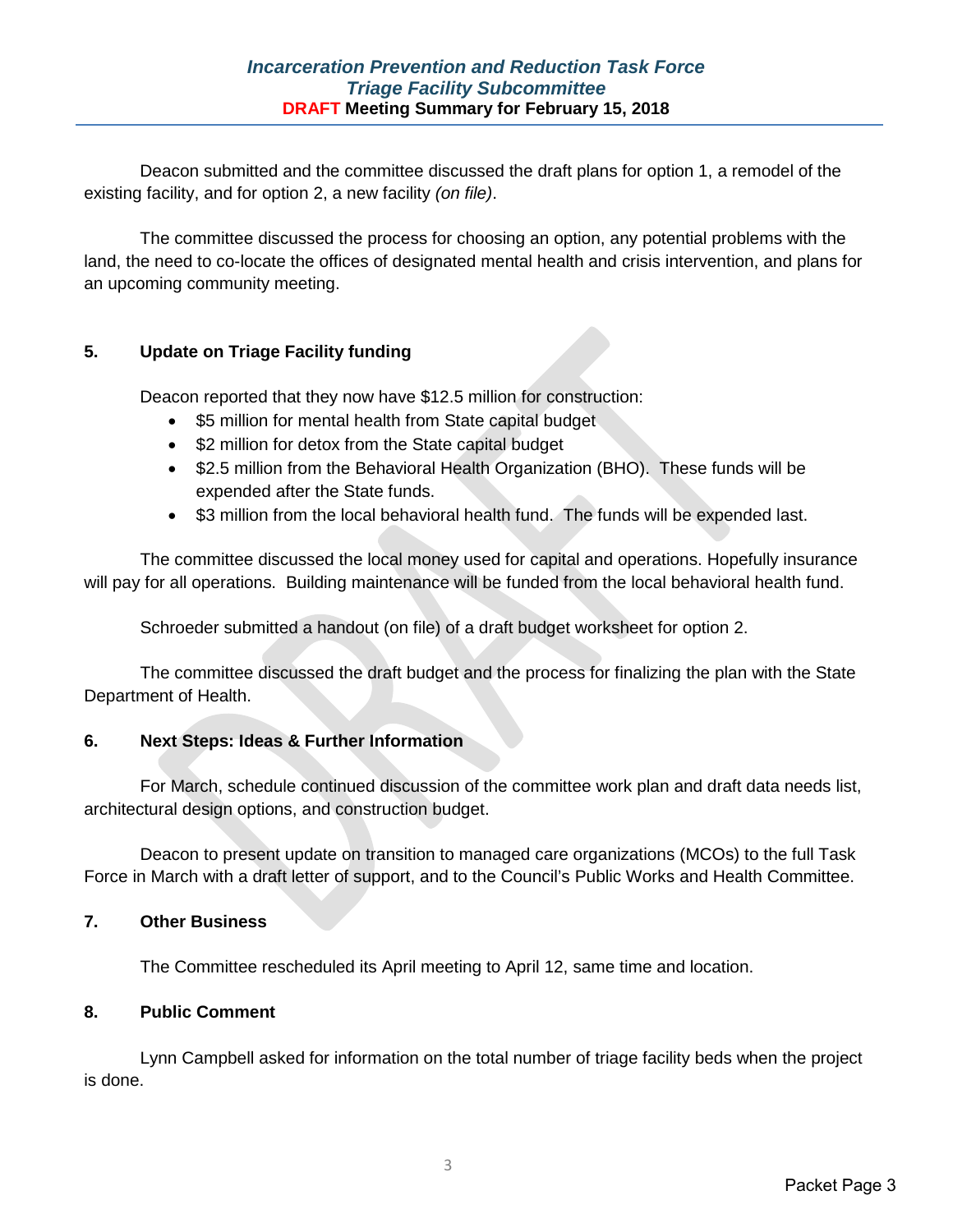# **9. Adjourn**

The meeting adjourned at 11:00 a.m.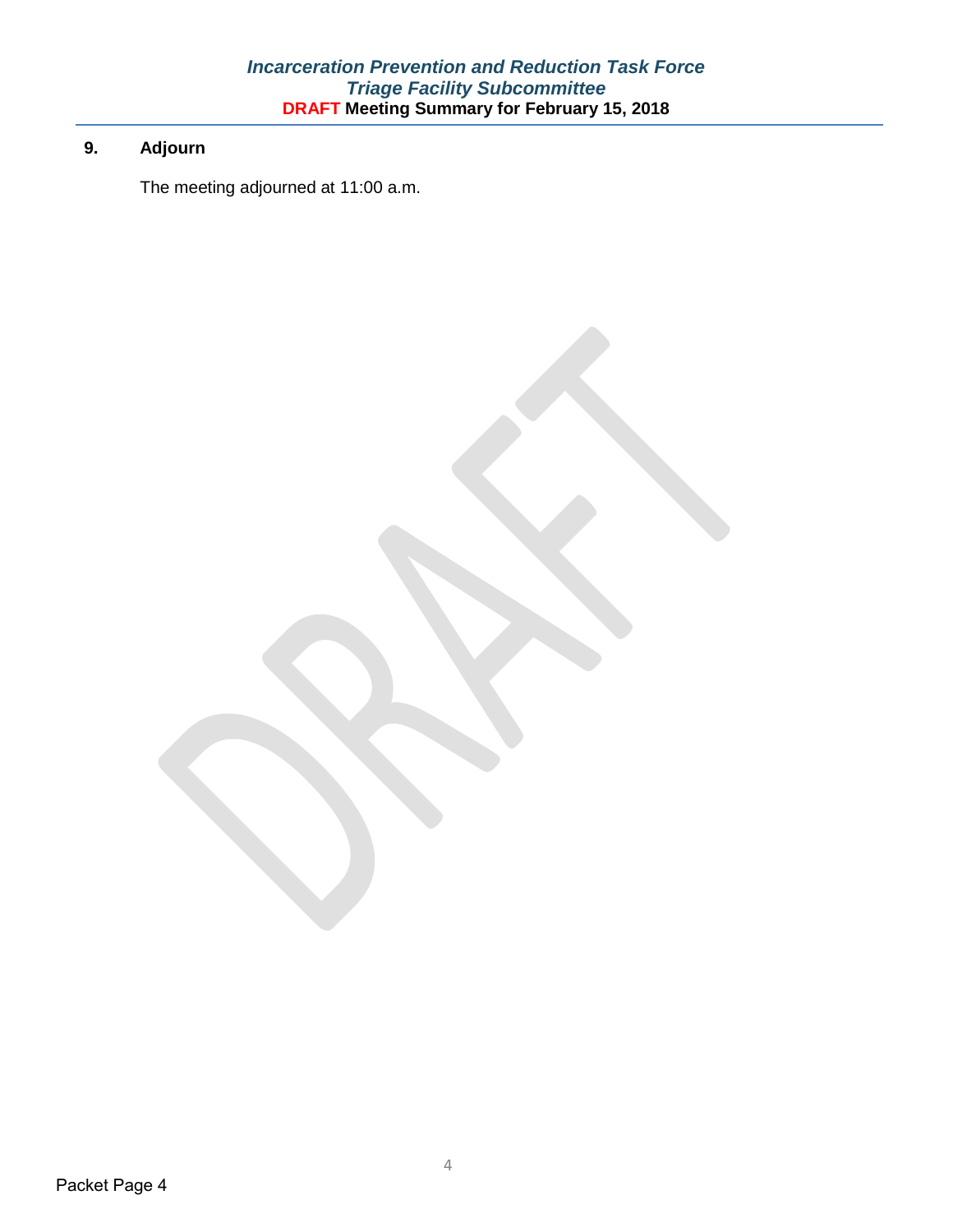\_\_\_\_\_\_\_\_\_\_\_\_\_\_\_\_\_\_\_\_\_\_\_\_\_\_\_\_\_\_\_\_\_\_\_\_\_\_\_\_\_\_\_\_\_\_\_\_\_\_\_\_\_\_\_\_\_\_\_\_\_\_\_\_\_\_\_\_\_\_\_\_\_\_\_\_\_\_\_\_\_\_\_\_\_

- 1. With guidance from the Whatcom County Health Department and involvement of other key stakeholders, the Triage Committee plans for and monitors progress to ensure development of a programmatically effective and financially sustainable Triage and Crisis Stabilization facility for Whatcom County. The committee supports the work being undertaken by the County Health Department, in the following areas:
	- Facility design and construction
	- Securing operational funding
	- Program design and RFP development and review
	- Developing operating procedures
	- Developing progress metrics and outcome measures
- 2. With the aim of ensuring that the Triage Center programming is effectively integrated with new and existing programs, the Committee will coordinate its work with the IPRTF Behavioral Health Committee and the County Behavioral Health Advisory Board. Specifically, the TC will identify behavioral health services that will be needed to support the successful operation of the Triage Center, (e.g. service enriched housing) and make recommendations to the full Task Force regarding opportunities for advocacy.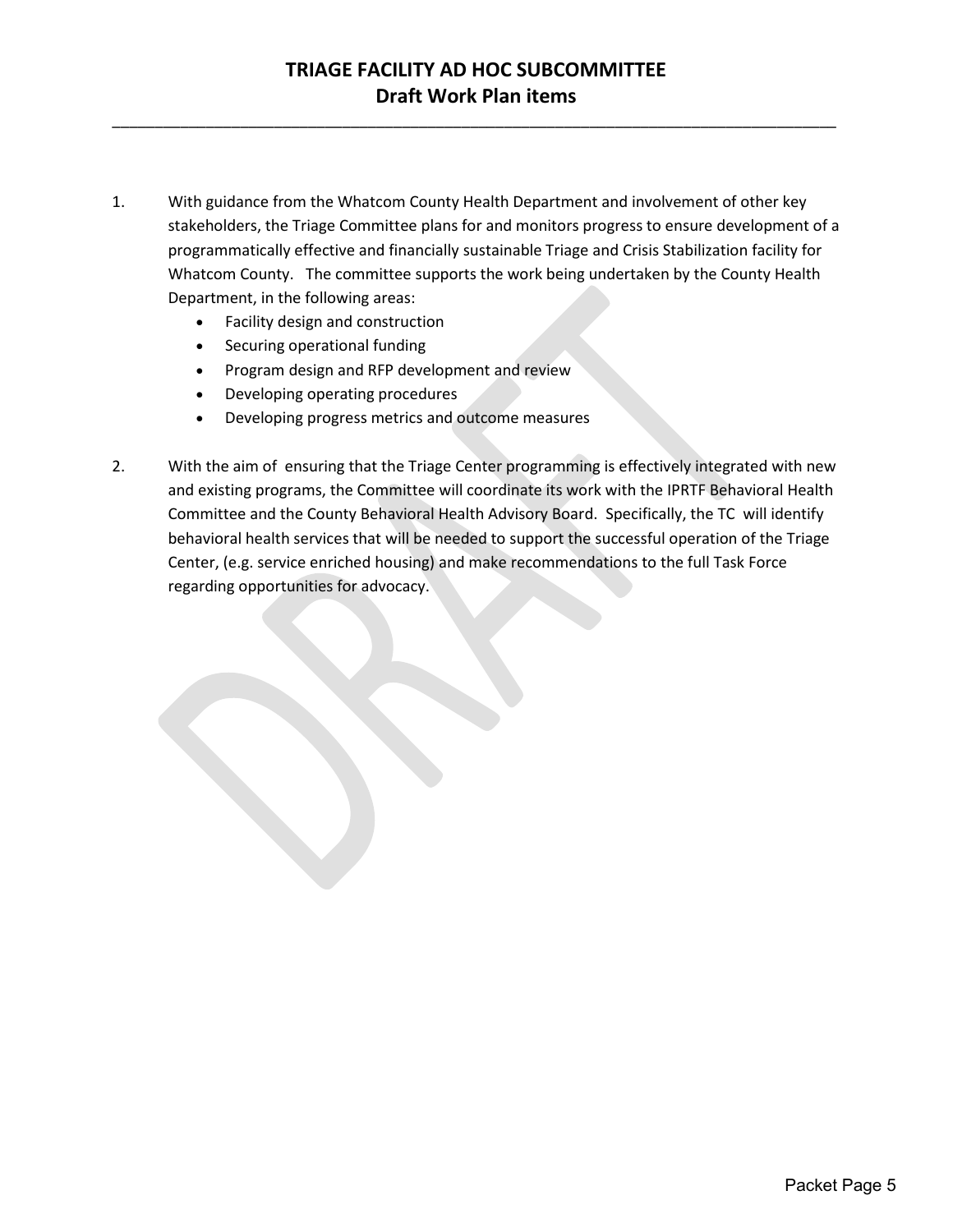# **TRIAGE FACILITY AD HOC SUBCOMMITTEE Draft Ideal Data Needs**

\_\_\_\_\_\_\_\_\_\_\_\_\_\_\_\_\_\_\_\_\_\_\_\_\_\_\_\_\_\_\_\_\_\_\_\_\_\_\_\_\_\_\_\_\_\_\_\_\_\_\_\_\_\_\_\_\_\_\_\_\_\_\_\_\_\_\_\_\_\_\_\_\_\_\_\_\_\_\_\_\_\_\_\_\_

Suggestions regarding specific **data points** to collect:

- Number of law enforcement drop-offs
- Number of people going into the facility, leaving the facility, and length of stay in the facility.
- Number of admittance denials due to lack of space
- Number of discharges
- Transfers to treatment and other services
- If someone is admitted to the triage facility from the hospital, identify the pathway the person followed to arrive at the hospital in the first place. They need to know how the person got to the emergency room before going to the triage center.
- Information on self-referrals
- Create clear categories to identify why people were not admitted and/or denied admittance
- Demographic data on the people, such as gender and age
- Payer/payment information (Medicaid versus private insurance)

#### Suggestions regarding data **collection system**:

- Capacity relative to use in real time
- Number of repeat contacts
- Eventual outcome of people referred to the facility
- Number of admissions versus number of people

#### Suggestions regarding **data interpretation and processes**:

- Whether the triage facility is used to divert people from jail
- Measure success by increasing referrals from law enforcement and jail and, eventually when certified, from emergency medical services.
- Need to know if they accomplished the goal of keeping people out of jail
- Data exchange and availability with EMS and law enforcement. Link to statewide ER data system for data exchange
- How recidivism is not a bad thing in the context of treatment
- They must consider the time and cost of tracking data
- They must consider who owns the data
- Integrating Peace Health and the triage facility's real-time capacity into the EMS's ImageTrend electronic patient care reporting (ePCR) system project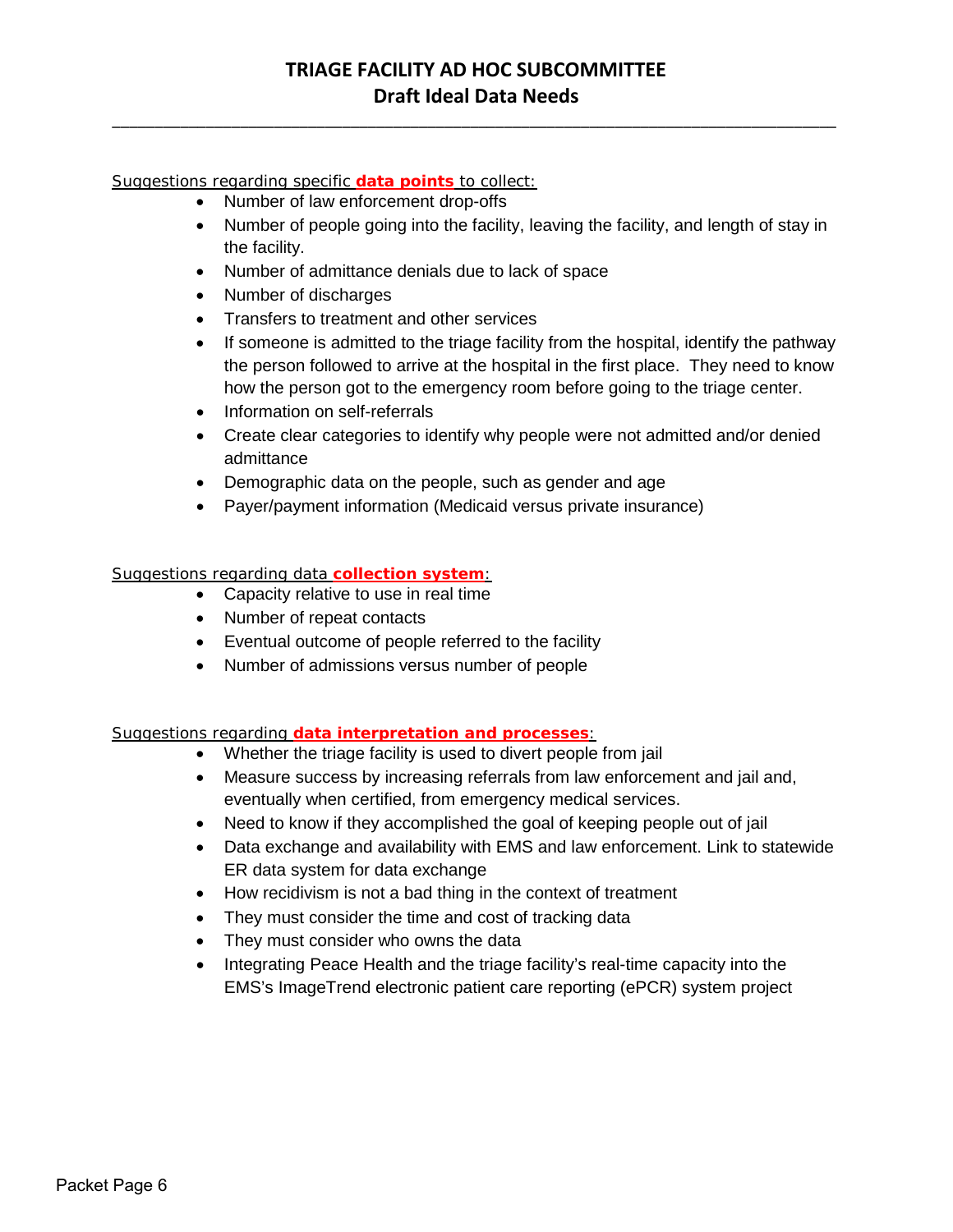#### **WHATCOM COUNTY CRISIS TRIAGE FACILITY WHATCOM COUNTY FACILITIES MANAGEMENT Conceptual Design**

#### **Executive Summary**

This report provides the feasibility of two options for providing two separate Residential Treatment Facilities at the existing Whatcom County Jail Work Center site.

**Option 1** – Build a new 14,125 square foot addition to accommodate a 16-bed Residential Treatment Facility and support spaces, including an area dedicated to triage and intake processing for both facilities, and a commercial kitchen. Upon completion of the addition, the existing facility would temporarily occupy the new facility to allow for renovation of the existing 5,765 square foot facility. After completion of the renovations, the detox facility would relocate back to the newly renovated area, and the new facility would be opened to accommodate the mental health program.

The project would be structured to have two phases. The first phase is the completion of the construction of the addition, the second is the completion of the renovations. The overall construction process is anticipated to be 56 weeks, with approximately 8 additional weeks for transitions and relocations, for a total project timeframe of 62 weeks.

The total anticipated budget cost for Option 1 is \$9,214,916.

**Option 2** – Build a new 21,100 square foot building adjacent to the existing Whatcom County Jail Work Center. The new building includes two separate 16-bed Residential Treatment Facilities, including an area dedicated to triage and intake processing for both facilities, and a commercial kitchen. The existing detox facility would remain in operation without interruption for the duration of the construction process, and would then relocate to the new building upon completion of construction.

The construction process is anticipated to be 32 weeks.

The total anticipated budget cost for Option 2 is \$9,222,961.

The detailed budget breakdowns are attached for each option.

Conceptual plans for each option are provided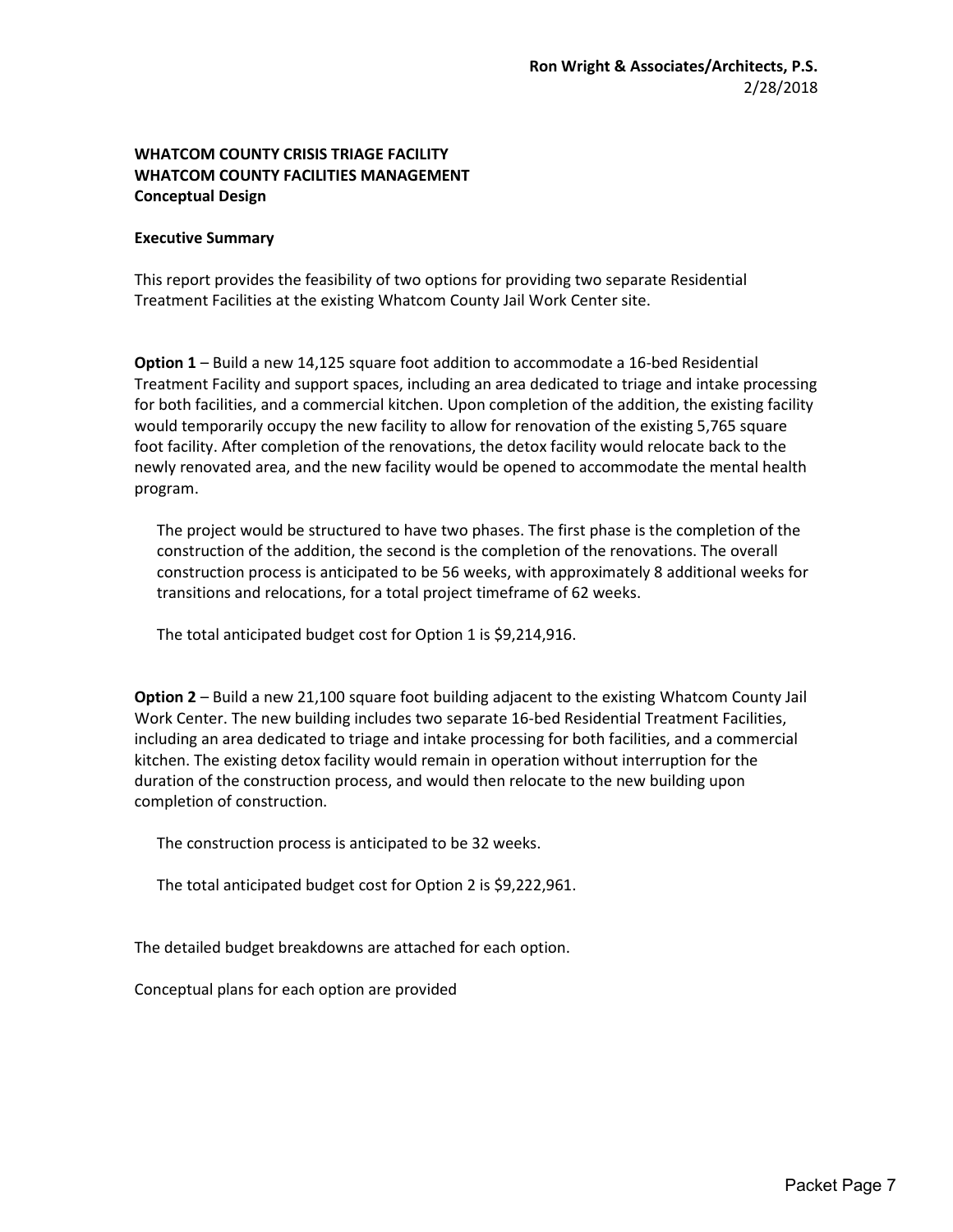| SITE AND BUILDING CONSTRUCTION COSTS   |          |                      |                        |                            |
|----------------------------------------|----------|----------------------|------------------------|----------------------------|
| <b>FIXED BUDGET COSTS</b>              |          |                      |                        |                            |
| Land Allowance                         |          | \$0                  |                        |                            |
| Subtotal                               |          |                      | \$0\$                  |                            |
| <b>CONSTRUCTION</b>                    |          |                      |                        |                            |
| Construction                           | \$295/sf | \$4,416,875 Addition |                        |                            |
|                                        | \$265/sf |                      | \$1,527,195 Renovation |                            |
| <b>Construction Contingency</b>        | 10%      | \$594,407            |                        |                            |
| <b>WSST</b>                            | 8.70%    | \$568,847            |                        |                            |
| Subtotal                               |          |                      | \$7,107,324            |                            |
| PERMITS, FEES, TAXES, INSURANCE, BONDS |          |                      |                        |                            |
| <b>Building/Use Permits</b>            | 1.80%    | \$127,932            |                        |                            |
| Misc utility installation charges      |          | \$0                  |                        |                            |
| Newcomer Development Charges           |          | \$0                  |                        |                            |
| Insurance                              |          | \$0                  |                        |                            |
| Geotechnical & Misc. Reports           | allow    | \$8,000              |                        |                            |
| Inspection /Testing                    | allow    | \$15,000             |                        |                            |
| A/E Consultants fees                   | allow    | \$701,579            |                        | <b>State Fee Schedule</b>  |
| <b>Commissioning Consultant</b>        | allow    | \$30,000             |                        | Required for LEED          |
| <b>Balancing Services (HVAC)</b>       | allow    | \$15,000             |                        |                            |
| <b>LEED Consultant Services</b>        | allow    | \$60,000             |                        | LEED                       |
| Civil Design                           | allow    | \$20,000             |                        |                            |
| Landscape Design                       | allow    | \$15,000             |                        |                            |
| <b>Project Management Costs</b>        | allow    | \$100,000            |                        | <b>County Project Mgmt</b> |
| Contingency                            | allow    | \$30,000             |                        |                            |
| Subtotal                               |          |                      | \$1,122,511            |                            |
|                                        |          |                      |                        |                            |
| <b>EQUIPMENT/FURNISHINGS</b>           |          |                      |                        |                            |
| Computer System (wiring/installation)  | allow    | \$50,000             |                        |                            |
| <b>Security System</b>                 | allow    | \$65,000             |                        |                            |
| Misc Equip (applicances, etc.)         | allow    | \$0                  |                        | Included in Construction   |
| Furniture                              | allow    | \$115,000            |                        |                            |
| Contingency                            | allow    | \$20,000             |                        |                            |
| Subtotal                               |          |                      | \$250,000              |                            |
| <b>TEMPORARY DETOX LOCATION</b>        |          |                      |                        |                            |
| Allowance for temporary relocation     | allow    | \$250,000            |                        |                            |
| Contingency                            | allow    | \$50,000             |                        |                            |
| Subtotal                               |          |                      | \$300,000              |                            |
|                                        |          |                      |                        |                            |
| <b>INFLATION/CONTINGENCY</b>           |          |                      |                        |                            |
| Escallation to June 2019               | 3.00%    | \$254,395            |                        |                            |
| <b>Owners Project Contingency</b>      | 2.00%    | \$180,685            |                        |                            |
| Subtotal                               |          |                      | \$435,080              |                            |
| <b>TOTAL ESTIMATED PROJECT COSTS</b>   |          |                      |                        | \$9,214,916                |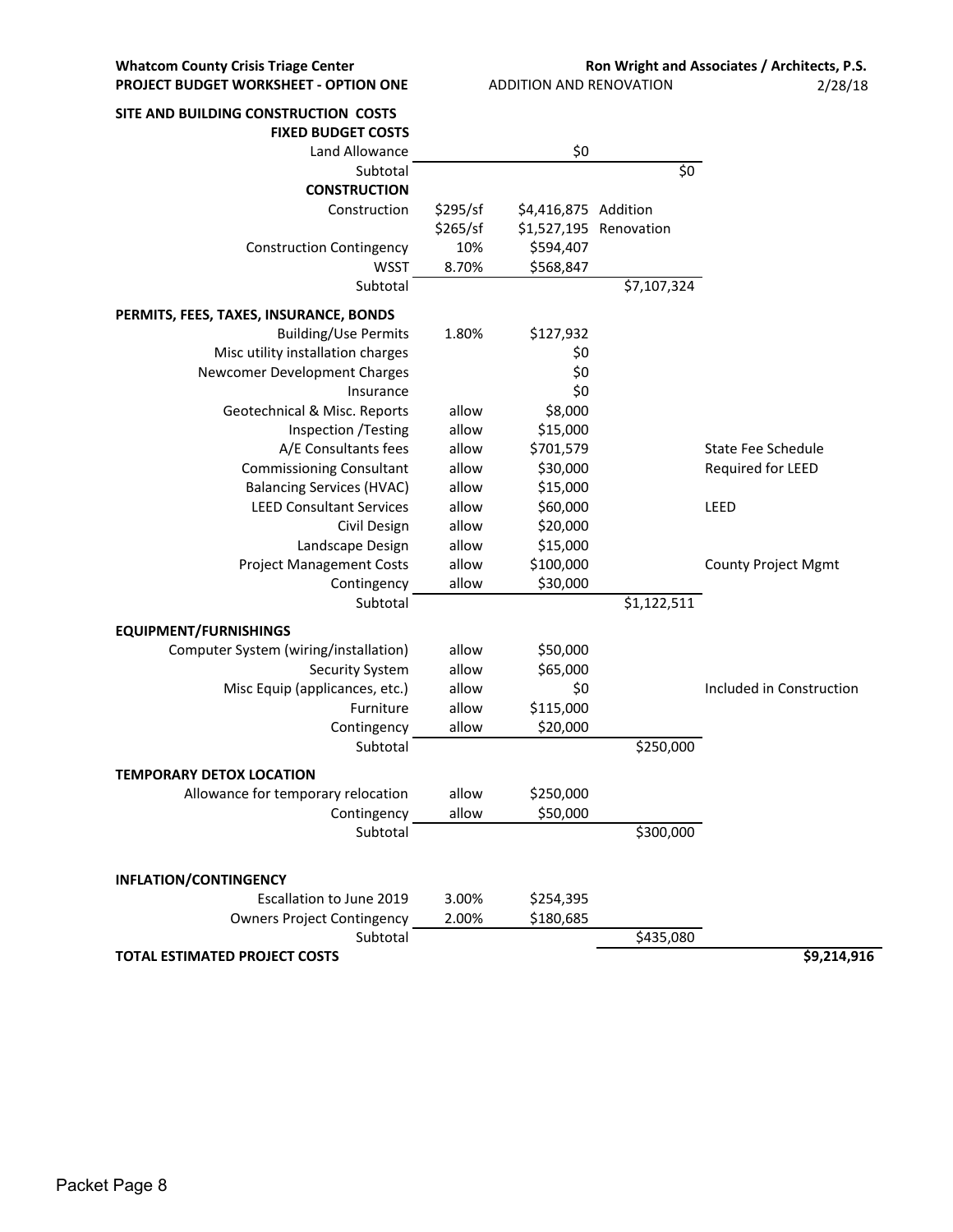| <b>Whatcom County Crisis Triage Center</b> |                     |              |             | Ron Wright and Associates / Architects, P.S. |  |
|--------------------------------------------|---------------------|--------------|-------------|----------------------------------------------|--|
| PROJECT BUDGET WORKSHEET - OPTION TWO      | <b>NEW BUILDING</b> |              | 2/28/18     |                                              |  |
| SITE AND BUILDING CONSTRUCTION COSTS       |                     |              |             |                                              |  |
| <b>FIXED BUDGET COSTS</b>                  |                     |              |             |                                              |  |
| Land Allowance                             |                     | \$0          |             |                                              |  |
| Subtotal                                   |                     |              | \$0         |                                              |  |
| <b>CONSTRUCTION</b>                        |                     |              |             |                                              |  |
| Construction                               | \$295/ft.           | \$6,224,500  |             | Including site development                   |  |
| <b>Construction Contingency</b>            | 10%                 | \$622,450    |             |                                              |  |
| <b>WSST</b>                                | 8.70%               | \$595,685    |             |                                              |  |
| Subtotal                                   |                     |              | \$7,442,635 |                                              |  |
| PERMITS, FEES, TAXES, INSURANCE, BONDS     |                     |              |             |                                              |  |
| <b>Building/Use Permits</b>                | 1.80%               | \$133,967    |             |                                              |  |
| Misc utility installation charges          |                     | \$0          |             |                                              |  |
| Newcomer Development Charges               |                     | \$0          |             |                                              |  |
| Insurance                                  |                     | \$0          |             |                                              |  |
| Geotechnical & Misc. Reports               | allow               | \$8,000      |             |                                              |  |
| Inspection / Testing                       | allow               | \$15,000     |             |                                              |  |
| A/E Consultants fees                       | allow               | \$664,154.15 |             | State Fee Schedule                           |  |
| <b>Commissioning Consultant</b>            | allow               | \$25,000     |             | Required for LEED                            |  |
| <b>Balancing Services (HVAC)</b>           | allow               | \$10,000     |             |                                              |  |
| <b>LEED Consultant Services</b>            | allow               | \$60,000     |             | LEED                                         |  |
| Civil Design                               | allow               | \$25,000     |             |                                              |  |
| Landscape Design                           | allow               | \$15,000     |             |                                              |  |
| <b>Project Management Costs</b>            | allow               | \$100,000    |             | <b>County Project Mgmt</b>                   |  |
| Contingency                                | allow               | \$30,000     |             |                                              |  |
| Subtotal                                   |                     |              | \$1,086,122 |                                              |  |
| <b>EQUIPMENT/FURNISHINGS</b>               |                     |              |             |                                              |  |
| Computer System (wiring/installation)      | allow               | \$50,000     |             |                                              |  |
| <b>Security System</b>                     | allow               | \$65,000     |             |                                              |  |
| Misc Equip (applicances, etc.)             | allow               | \$0          |             | Included in Construction                     |  |
| Furniture                                  | allow               | \$115,000    |             |                                              |  |
| Contingency<br>Subtotal                    | allow               | \$20,000     | \$250,000   |                                              |  |
|                                            |                     |              |             |                                              |  |
| <b>TEMPORARY DETOX LOCATION</b>            |                     |              |             |                                              |  |
| Allowance for temporary relocation         | allow               | \$0          |             |                                              |  |
| Contingency                                | allow               | \$0          |             |                                              |  |
| Subtotal                                   |                     |              | \$0\$       |                                              |  |
| <b>INFLATION/CONTINGENCY</b>               |                     |              |             |                                              |  |
| Escallation to June 2019                   | 3.00%               | \$263,363    |             |                                              |  |
| <b>Owners Project Contingency</b>          | 2.00%               | \$180,842    |             |                                              |  |
| Subtotal                                   |                     |              | \$444,205   |                                              |  |
| <b>TOTAL ESTIMATED PROJECT COSTS</b>       |                     |              |             | \$9,222,961                                  |  |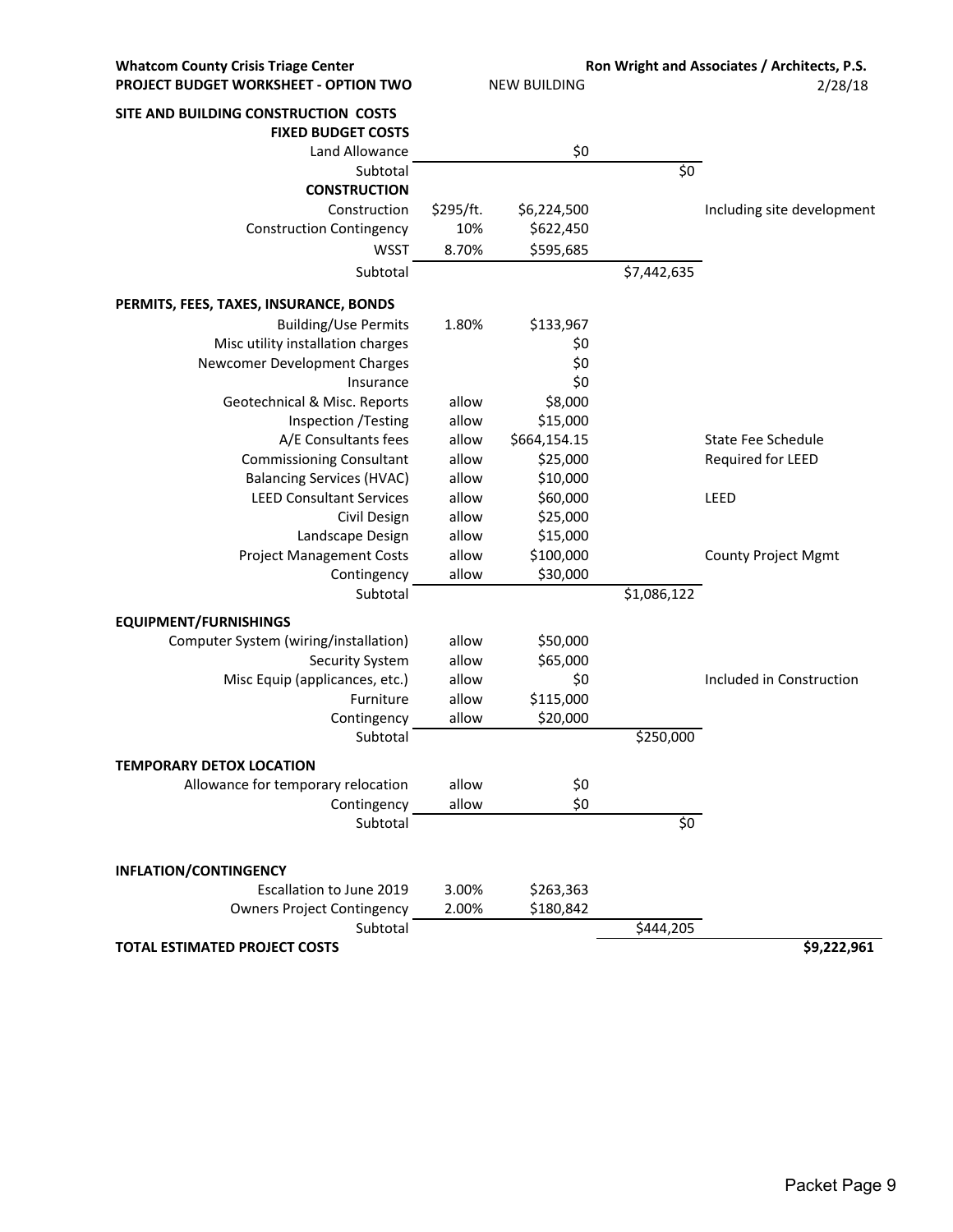